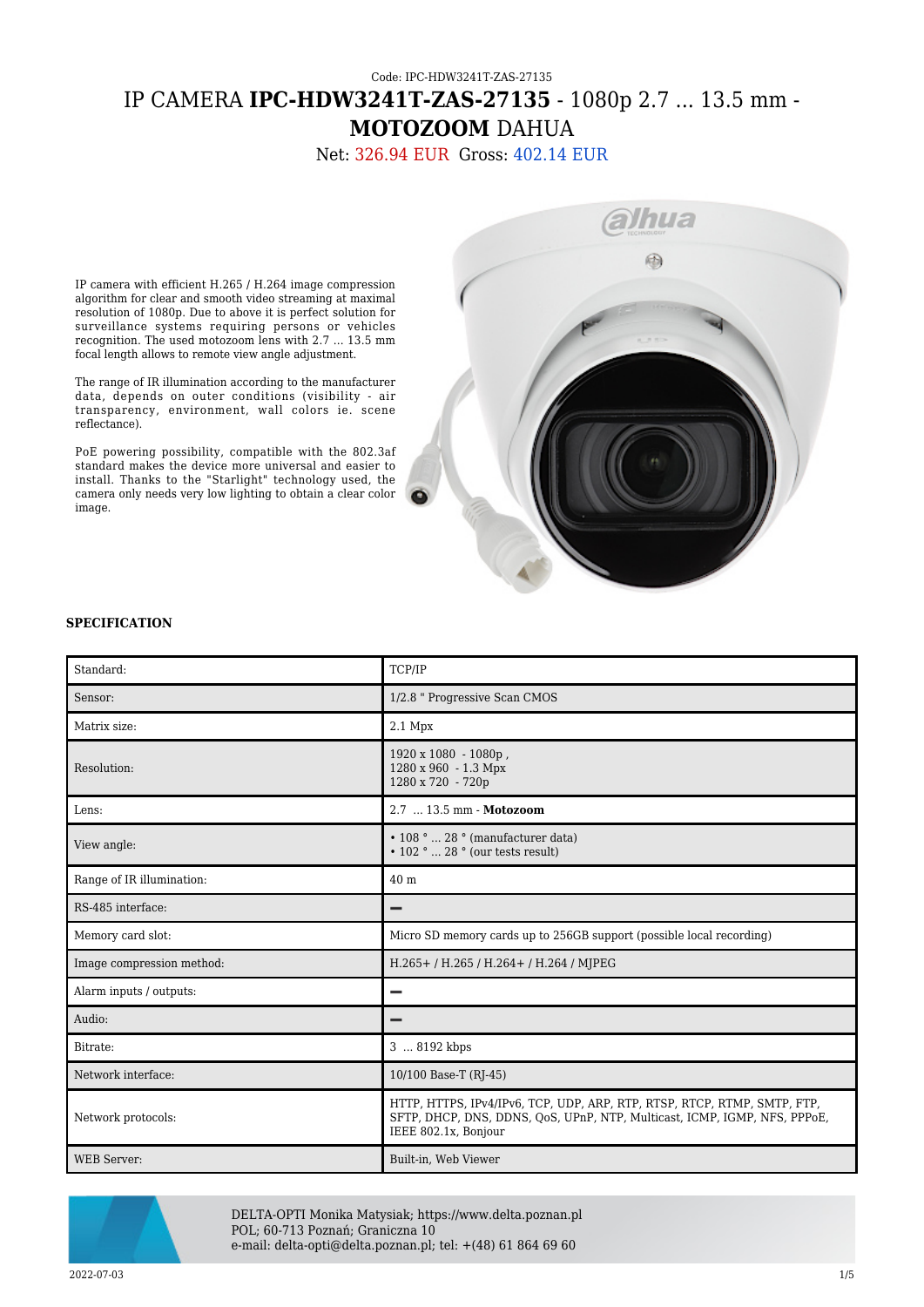| Max. number of on-line users:  | 20                                                                                                                                                                                                                                                                                                                                                                                                                                                                                          |
|--------------------------------|---------------------------------------------------------------------------------------------------------------------------------------------------------------------------------------------------------------------------------------------------------------------------------------------------------------------------------------------------------------------------------------------------------------------------------------------------------------------------------------------|
| ONVIF:                         | 18.06                                                                                                                                                                                                                                                                                                                                                                                                                                                                                       |
| Mobile phones support:         | Port no.: 37777 or access by a cloud (P2P)<br>• Android: Free application DMSS<br>· iOS (iPhone): Free application DMSS                                                                                                                                                                                                                                                                                                                                                                     |
| Default IP address:            | 192.168.1.108                                                                                                                                                                                                                                                                                                                                                                                                                                                                               |
| Default admin user / password: | $admin / -$<br>The administrator password should be set at the first start                                                                                                                                                                                                                                                                                                                                                                                                                  |
| Web browser access ports:      | 80, 37777                                                                                                                                                                                                                                                                                                                                                                                                                                                                                   |
| PC client access ports:        | 37777                                                                                                                                                                                                                                                                                                                                                                                                                                                                                       |
| Mobile client access ports:    | 37777                                                                                                                                                                                                                                                                                                                                                                                                                                                                                       |
| Port ONVIF:                    | 80                                                                                                                                                                                                                                                                                                                                                                                                                                                                                          |
| <b>RTSP URL:</b>               | rtsp://admin:hasło@192.168.1.108:554/cam/realmonitor?channel=1&subtype=0 -<br>Main stream<br>rtsp://admin:haslo $@192.168.1.108.554$ /cam/realmonitor?channel=1&subtype=1 - Sub<br>stream                                                                                                                                                                                                                                                                                                   |
| Main stream frame rate:        | 25 fps @ 1080p                                                                                                                                                                                                                                                                                                                                                                                                                                                                              |
| Main features:                 | • Motozoom lens - Controlling from browser, NVR or software<br>• WDR - 120 dB - Wide Dynamic Range<br>• 3D-DNR - Digital Noise Reduction<br>• ROI - improve the quality of selected parts of image<br>• ICR - Movable InfraRed filter<br>• Day/Night mode (color/b&w/auto)<br>• BLC - configurable Back Light Compensation<br>• HLC - High Light Compensation (spot)<br>• Configurable Privacy Zones<br>• D-ZOOM - Digital Zoom<br>• IVS analysis : crossing the line (tripwire), intrusion |
| Power supply:                  | $\cdot$ PoE (802.3af),<br>• 12 V DC / 650 mA                                                                                                                                                                                                                                                                                                                                                                                                                                                |
| Power consumption:             | < 7.8 W                                                                                                                                                                                                                                                                                                                                                                                                                                                                                     |
| Housing:                       | Dome - Metal                                                                                                                                                                                                                                                                                                                                                                                                                                                                                |
| Color:                         | White                                                                                                                                                                                                                                                                                                                                                                                                                                                                                       |
| Vandal-proof:                  | $\qquad \qquad$                                                                                                                                                                                                                                                                                                                                                                                                                                                                             |
| "Index of Protection":         | IP67                                                                                                                                                                                                                                                                                                                                                                                                                                                                                        |
| Operation temp:                | $-30$ °C $\ldots$ 60 °C                                                                                                                                                                                                                                                                                                                                                                                                                                                                     |
| Weight:                        | $0.69$ kg                                                                                                                                                                                                                                                                                                                                                                                                                                                                                   |
| Dimensions:                    | Ø 122 x 105 mm                                                                                                                                                                                                                                                                                                                                                                                                                                                                              |
| Supported languages:           | Polish, English, Czech, French, Spanish, Dutch, German, Portuguese, Russian, Italian                                                                                                                                                                                                                                                                                                                                                                                                        |
| Manufacturer / Brand:          | <b>DAHUA</b>                                                                                                                                                                                                                                                                                                                                                                                                                                                                                |
| Guarantee:                     | 3 years                                                                                                                                                                                                                                                                                                                                                                                                                                                                                     |

### **PRESENTATION**

Camera is out from clamping ring:

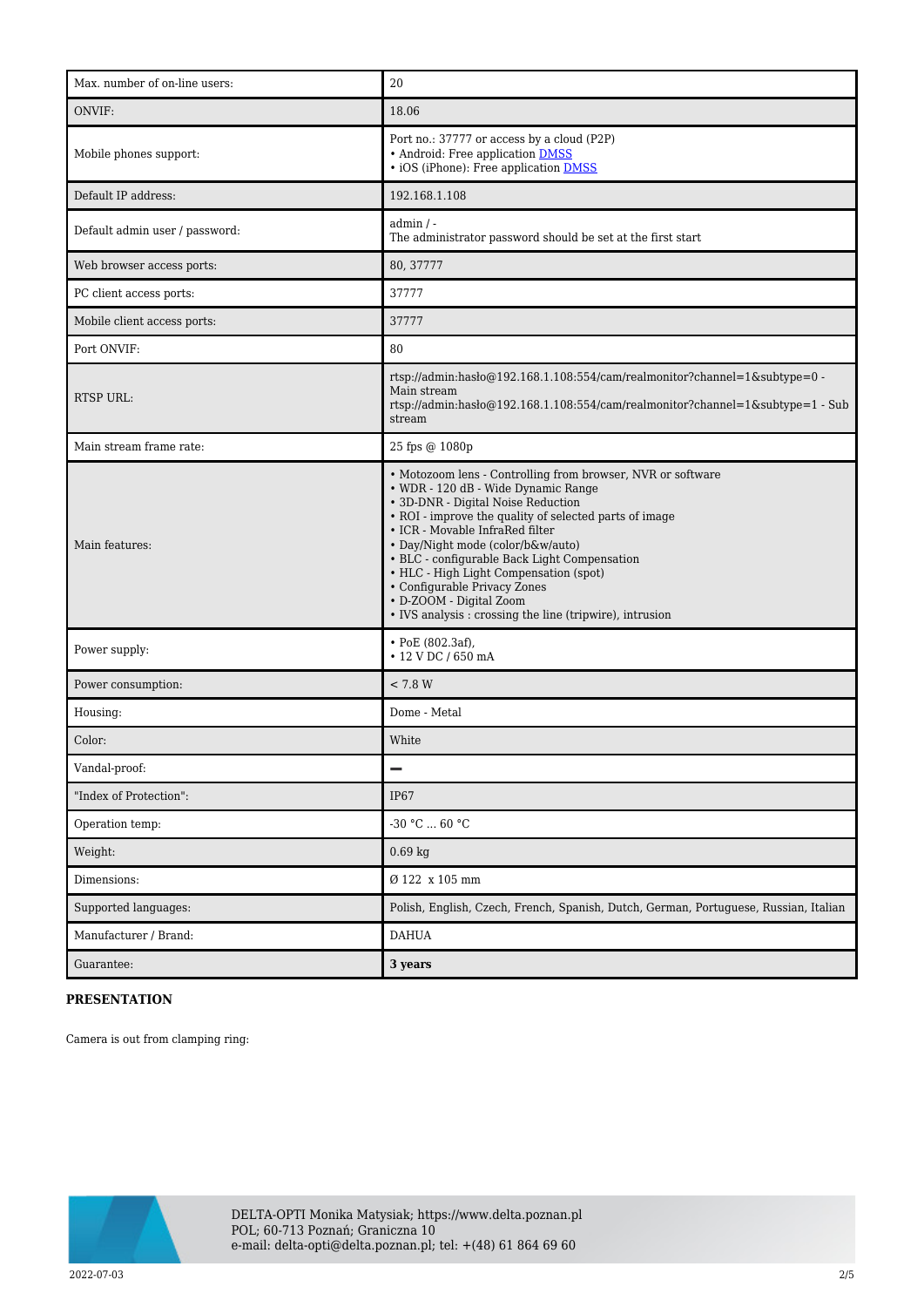

Memory card slot:





Mounting side view:



DELTA-OPTI Monika Matysiak; https://www.delta.poznan.pl POL; 60-713 Poznań; Graniczna 10 e-mail: delta-opti@delta.poznan.pl; tel: +(48) 61 864 69 60

2022-07-03 3/5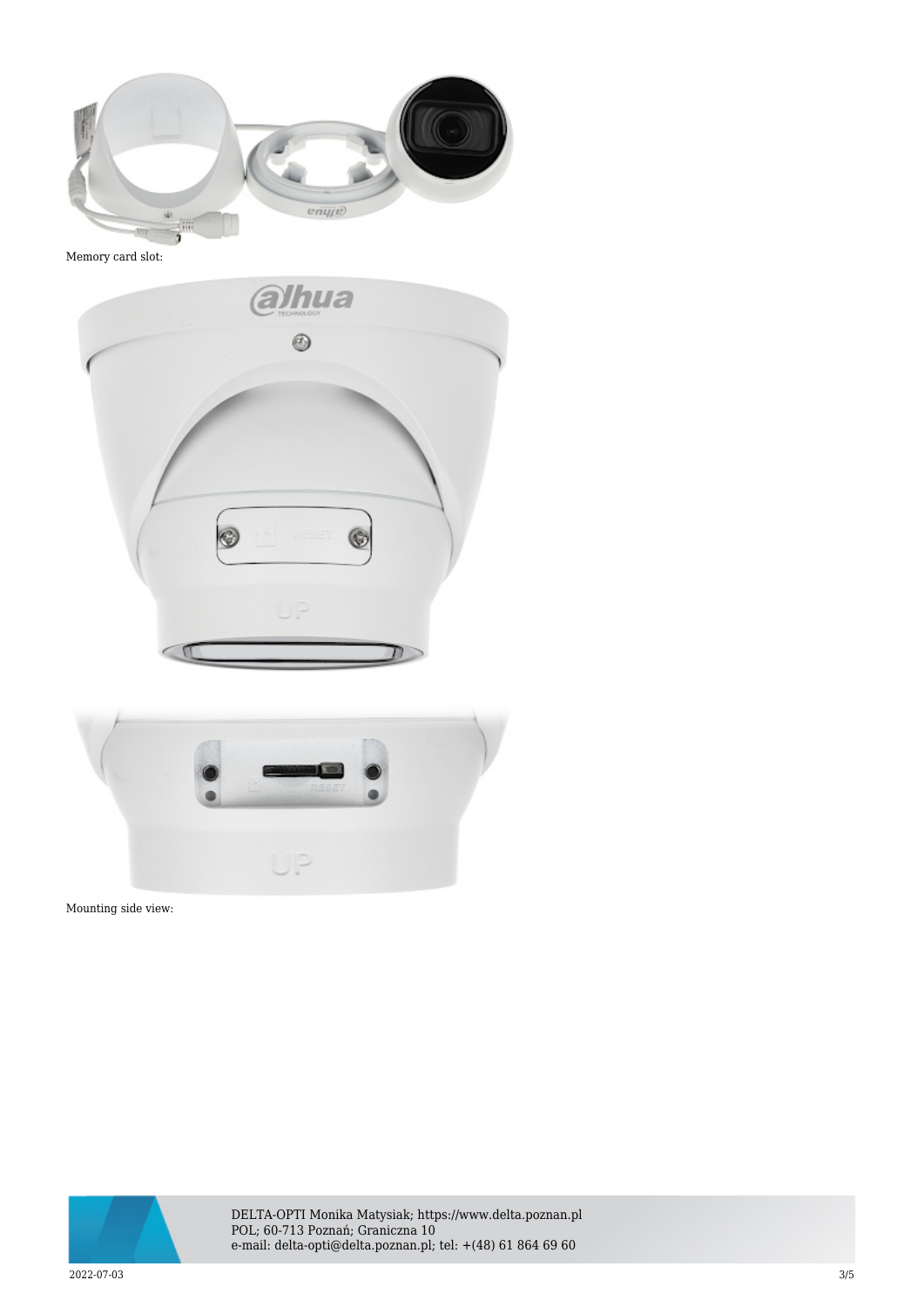

See how to initialize DAHUA cameras:

: In the kit:



## **OUR TESTS**

Camera image at artificial illumination (about 30Lux):



Camera image at night conditions with internal built-in IR illuminator on:





DELTA-OPTI Monika Matysiak; https://www.delta.poznan.pl POL; 60-713 Poznań; Graniczna 10 e-mail: delta-opti@delta.poznan.pl; tel: +(48) 61 864 69 60

2022-07-03 4/5